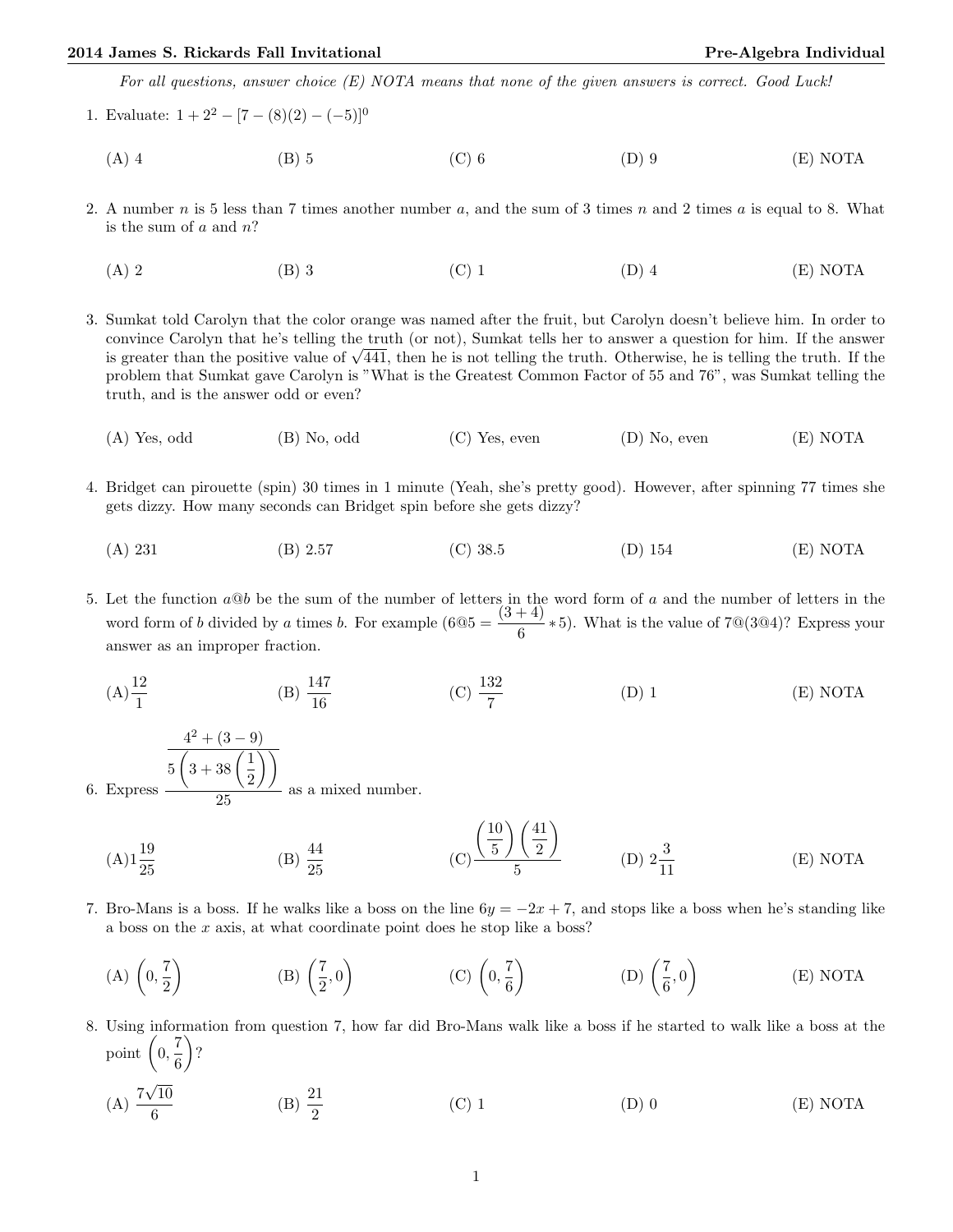## 2014 James S. Rickards Fall Invitational Pre-Algebra Individual

- 9. Simplify  $\frac{(5x^3y^{-3})(4^2x^{-2}y^2)(-3x^1y^{-1})}{(2x^2+y^2)(-3x^1y^{-1})}$  $(2x^0y^0)(x^1y^1)$  $(A) \frac{30x^3}{2}$  $\hat{y}$  $(B) -\frac{30x}{3}$  $y^3$ (C)  $\frac{120x}{y^3}$  $(D) - \frac{120x}{3}$  $y^3$ (E) NOTA
- 10. Machamp can punch 1000 times per second. If it takes 5, 480 punches to wake up a Snorlax and there are 50 sleeping Snorlaxes in the room, how many minutes will it take for Machamp to wake up all of the Snorlaxes? Round to the nearest tenth.

(A) 4.6 (B) 10 (C) 4.5 (D) 5.48 (E) NOTA

11. If  $f(x) = 3x^2 + 5x - 2$  then find the value of  $f(4)$ 

(A) 48 (B) 66 (C) 68 (D) 70 (E) NOTA

12. What is  $\frac{J^2}{\sqrt{a}}$  $\frac{\partial}{\partial G}$  if  $JULIET = GRACE$ ?

(A) 
$$
G \frac{(ACR)^2}{(ILTU)^2}
$$
 \t(B)  $\frac{GRACE}{ULIET}$  \t(C)  $\frac{ACGR}{ILTU}$  \t(D)  $\left(\frac{GRACE}{ULIET}\right)^2$  \t(E) NOTA

- 13. Find the slope of the line perpendicular to the line that goes through the points (6,20) and (12,11)
	- $(A) \frac{3}{2}$ 2 (B)  $\frac{2}{3}$ (C)  $\frac{11}{12}$ (D)  $\frac{20}{6}$ (E) NOTA

14. Ryan R. and Ryan L. are good friends, but sometimes people get them mixed up. Right now, both Ryan and Ryan have a mean score of 94 for ten of their Math tests, but Mrs. Funk found out that she had mixed up one of their grades. If on one test Ryan R. actually got a 94, but was given Ryan L.'s 98, by how much does Ryan L's average grade change when the grades are returned to normal?

- (A) 0.2 (B) 4 (C) 0.3 (D) 0.5 (E) NOTA
- 15. A right triangle has an acute angle that is  $3x^{\circ}$ . What is the largest possible integer value of x?
	- (A) 29 (B) 30 (C) 28 (D) 31 (E) NOTA
- 16. What is the radius of a circle that has a circumference of 16?
	- (A)  $\frac{8}{\pi}$ (B) 8 (C)  $\frac{64}{\pi}$ (D)  $8\pi$  (E) NOTA
- 17. Completely factor the following:  $(8x^3 + 64)$ 
	- (A)  $8(x+2)(x^2-2x+4)$ (B)  $8(x-2)(x^2+2x+4)$ (C)  $8(x-2)^2(x+2)$ (D)  $(2x+4)(4x^2-8x+16)$ (E) NOTA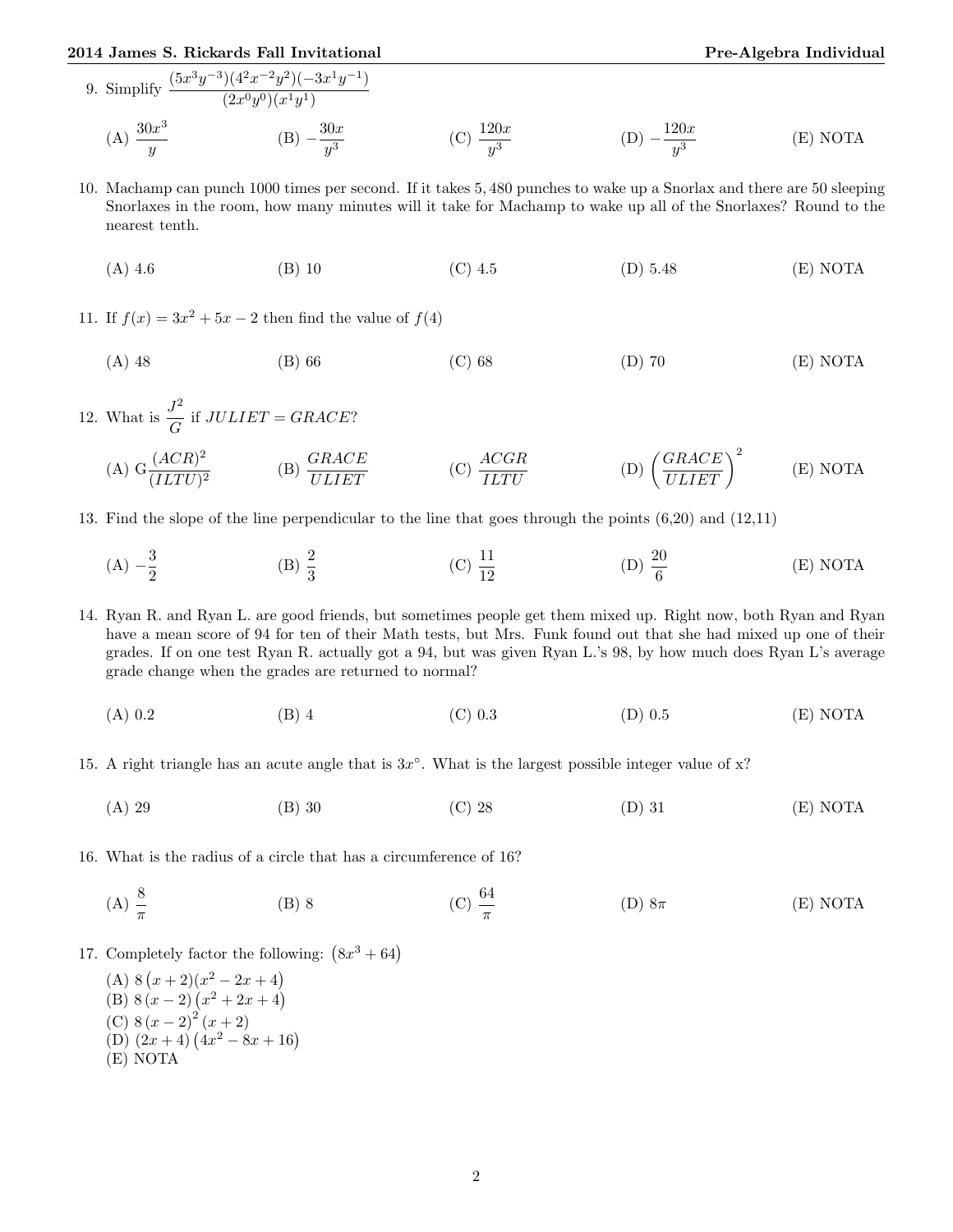## 2014 James S. Rickards Fall Invitational **Pre-Algebra Individual** Pre-Algebra Individual

18. What values of x satisfy  $|x-4| < 6$ ?

(A)  $x > -2$  (B)  $-10 < x < 10$  (C)  $x < -2$  or  $x > 10$  (D)  $-2 < x < 10$  (E) NOTA

- 19. Logan found a muffin in a basket. When Logan measures the top circular part of the muffin, he finds that it has a radius of 3 inches. What is the approximate circumference of the muffin's top, in inches?
	- (A)  $6\pi$  (B)  $9\pi$  (C)  $3\pi$  (D)  $12\pi$  (E) NOTA

20. Given  $42^m = 2^n 3^{\circ} 7^p$ , what is the value of  $\circ + p$ ?

- (A) m (B)  $n o + p$  (C)  $m n$  (D) 2m (E) NOTA
- 21. Raymond likes to wield great swords. If he's only holding one great sword, his attack rating is 150 points. If he's holding two great swords, he can hit you  $85\%$  of the time in battle. If Raymond can hit you  $50\%$  of the time with one great sword, by many points does Raymond's attack rating increase when he wields a second great sword if the attack rating is simply the percentage of 300?
	- (A) 35 (B) 255 (C) 105 (D) 300 (E) NOTA
- 22. What is the product of the prime factors of 2310?
	- (A) 120 (B) 720 (C) 210 (D) 0 (E) NOTA
- 23. Pamela likes only composite numbers. What subset of the following set of numbers should I give her so that she likes every number in the set?

 $\{0,1,2,3,4,5,6,7,8,9,10\}$ 

(A) {0, 1, 2, 3, 4, 5, 6, 7, 8, 9, 10} (B) {1, 4, 6, 8, 9, 10} (C) {2, 3, 5, 7} (D) {4, 6, 8, 9, 10} (E) NOTA

- 24. Find the sum of the mean, median, and range of the set of numbers given in question 23. Round values to the nearest tenth.
	- (A) 19.2 (B) 20.0 (C) 19.0 (D) 18.9 (E) NOTA
- 25. Baaaaaaah the sheep is fenced into a rectangular plot. The length of the fence is half of the width. If the perimeter of the plot is 18 feet, how much space does baaaaaaah have? Answers given in square feet.
	- (A) 3 (B) 6 (C) 18 (D) 24 (E) NOTA
- 26. If 1 ShamWOOHOO soaks up 64 gallons of water, and Charlie Lake is 100,064 gallons, how many ShamWOOHOOs do you need to soak up half of Charlie Lake?
	- (A) 1564 (B) 1563.5 (C) 781.75 (D) 782 (E) NOTA